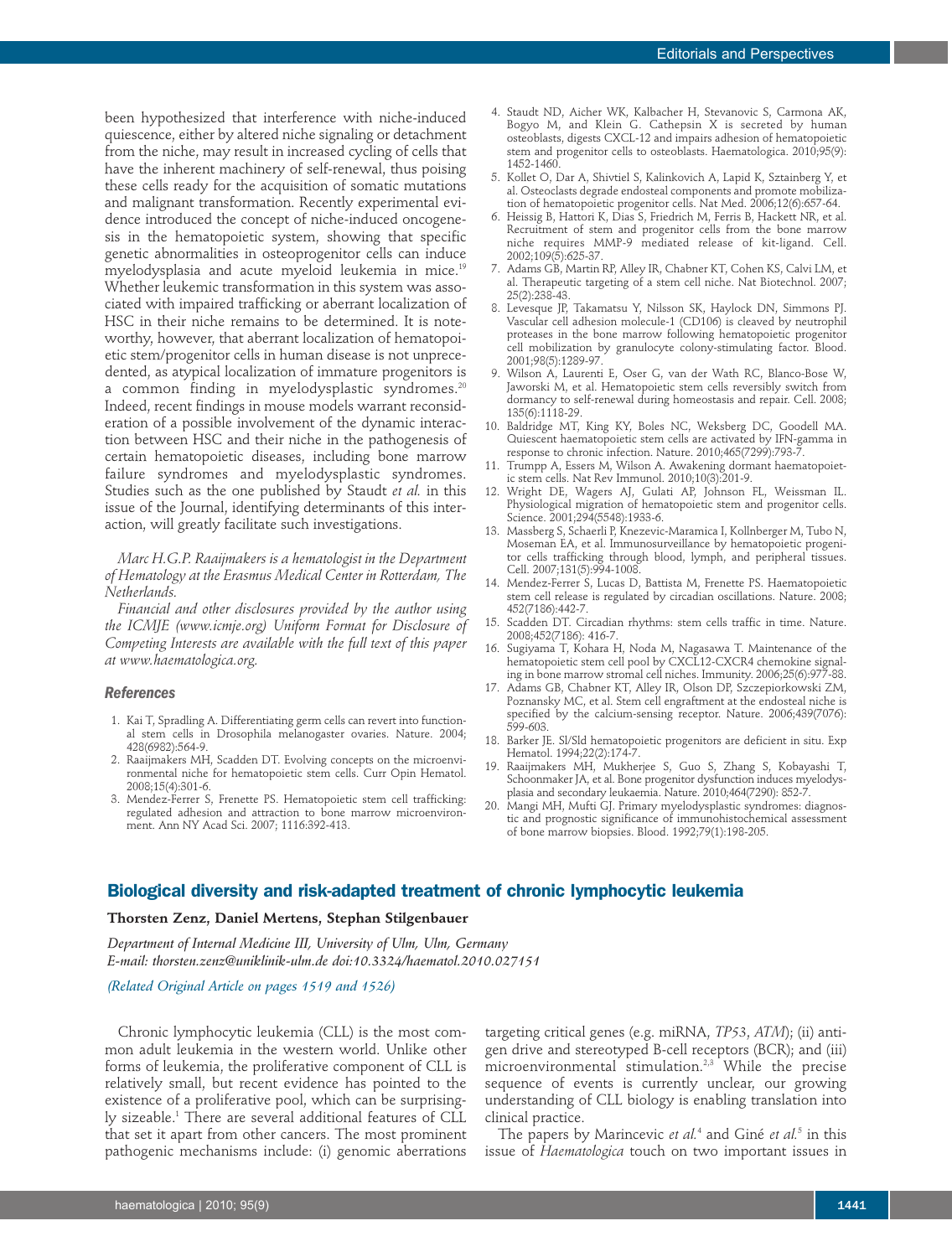|                                | <b>Risk factor</b>                                                              | <b>Incidence</b><br>(first-line treatment situation) | <b>Treatment approach</b>                                                                                      |
|--------------------------------|---------------------------------------------------------------------------------|------------------------------------------------------|----------------------------------------------------------------------------------------------------------------|
| Ultra high risk<br>$(-10-15%)$ | 17 <sub>p</sub> deletion<br><i>TP53</i> mutation<br>Fludarabine-refractory CLL  | $\sim$ 5-8%<br>$~1 - 4 - 5\%$<br>$\sim 5 - 10\%$     | Clinical trial with investigational agent acting independently<br>of p53, allogeneic stem cell transplantation |
| High risk<br>$(-70%)$          | unmutated <i>IGHV</i><br>$V3-21$ usage<br>high $\beta$ -2M (TK)<br>11q deletion | $~1.60\%$<br>$<1\%$<br>$~20\%$                       | FCR, maintenance trials, investigational agents $+$ FCR                                                        |
| Low risk<br>$\sim 20\%)$       | mutated <i>IGHV</i><br>(and none of the above)                                  | $-22\%$                                              | FCR.<br>De-escalation in clinical trials                                                                       |

Table 1. Summary of current prognostic factors and potential treatment options in patients with chronic lymphocytic leukemia and an indication for firstline treatment.

b*-2M,*b*2-microglobulin;TK,thymidine kinase; FCR,fludarabine + cyclophosphamide + rituximab.*

CLL biology as well as clinical care and thus significantly expand our conception of aspects of this disease.

#### *Biological diversity of chronic lymphocytic leukemia*

Different levels of somatic hypermutation of the *IGHV* (and *IGKV*) divide patients with CLL into two clinical subgroups with different prognoses (*IGHV* mutated and unmutated CLL). $6,7$  In addition to variable mutations in the IG variable regions, CLL display a remarkably biased *IGHV* gene repertoire (e.g. *IGHV1-69*, *IGHV4-34*, *IGHV3-* 23 and  $IGHV$ 3-21) $^{\circ}$  and several groups have reported multiple CLL subsets with similar BCR often arising from the use of common H and L chain V region gene segments that share CDR3 structural features. These 'stereotyped' BCR occur in up to 30% of patients. <sup>2</sup> The striking degree of structural restriction of the entire BCR in CLL suggests that common antigens are recognized by CLL cells and support the contribution of an antigen-driven process.

Certain stereotyped BCR have also been indicated to have distinct clinical features. For instance, *IGHV4- 34/IGKV2-30* patients with stereotyped BCR appear to have an indolent disease course compared to that of CLL patients with non-stereotyped *IGHV4-34*. Patients with *IGHV3-21* with either stereotyped or non-stereotyped BCR have been suggested to have an inferior overall survival, independently of *IGHV* mutational status. 9

In the work presented in this issue of the Journal, Marincevic *et al.* <sup>4</sup> assessed genomic aberrations by 250k single nucleotide polymorphism arrays to discover imbalances of genetic aberrations between the different subsets (V3-21; V4-34). While the numbers of cases is too low to draw firm conclusions, a pattern is emerging, which continues on the theme of earlier work showing a high incidence of high-risk genetics (11q-) in cases with unmutated *IGHV* and low-risk aberrations (13q- single) in cases with mutated *IGHV*. <sup>10</sup> A similar scenario is described in the analysis by Marincevic *et al.*, in which low-risk aberrations were present in *IGHV4-34/IGKV2-30* patients with stereotyped BCR (subset #4), while higher risk aberrations (11q deletion and potentially increased numbers of aberrations) were more common in *IGHV3-21* patients. While the findings are interesting and raise a number of challenging questions concerning the sequence of events in CLL pathogenesis, the different groups with stereotype subsets (e.g. *IGHV3-21*) were quite small. In a recent analysis from the UK LRF CLL4 trial, 40/532 patients had *IGHV3-21*

usage (0.75%). This suggests that particular emphasis should be paid to the identification of surrogate markers for particular *IGHV* usage groups and stereotyped BCR, which may be a prerequisite for broader clinical application of the findings.

The biological diversity of CLL is also exemplified in a clinically very relevant study presented in this issue of the journal by Giné *et al.*, <sup>5</sup> who analyzed tissue biopsies from 100 patients with CLL. The biopsies were taken because of the suspicion of disease transformation. High grade transformation of CLL remains one of the most difficult to treat "complications" of CLL and we are only slowly identifying predisposing factors and underlying mechanisms. One pattern emerging is that cases in which the malignant clones are unrelated based on *IGHV* usage appear to behave more like *de novo* diffuse large B-cell lymphoma (DLBCL), while clonally related cases may have a dismal prognosis with survival in the range of months.

In the analysis by Giné *et al.*, the biopsies showed histological transformation to DLBCL in 22% of cases. In the remaining 78% patients, the presence of expanded proliferation centers (judged by their size and Ki-67) predicted poor outcome. Based on this assessment, 23% of patients were considered to have "accelerated" CLL defined based on expanded proliferation centers, a mitosis count of greater than 2.4 or Ki67 greater than 40% per proliferation center. The median survival from biopsy of patients with "non-accelerated" CLL, "accelerated" CLL and transformed DLBCL were 76, 34, and 4.3 months, respectively. While the pathogenic mechanism underlying the evolution to accelerated CLL remains to be identified, the study by Giné *et al.* <sup>5</sup> is of practical relevance because it clearly points to the clinical importance of the newly described category of "accelerated" CLL.

# *Risk-adapted treatment in chronic lymphocytic leukemia*

Over recent years our better understanding of genetic and biological groups in CLL has improved risk stratification of patients with this disease. The ultimate goal of risk-adapted approaches in cancer is genotype- or risk factor-adapted therapy in all patients. This depends on the identification of the prognostic and predictive factors of strongest clinical impact. It is important to point out that this is not necessarily identical to what is generally considered a "strong" prognostic marker based on statistical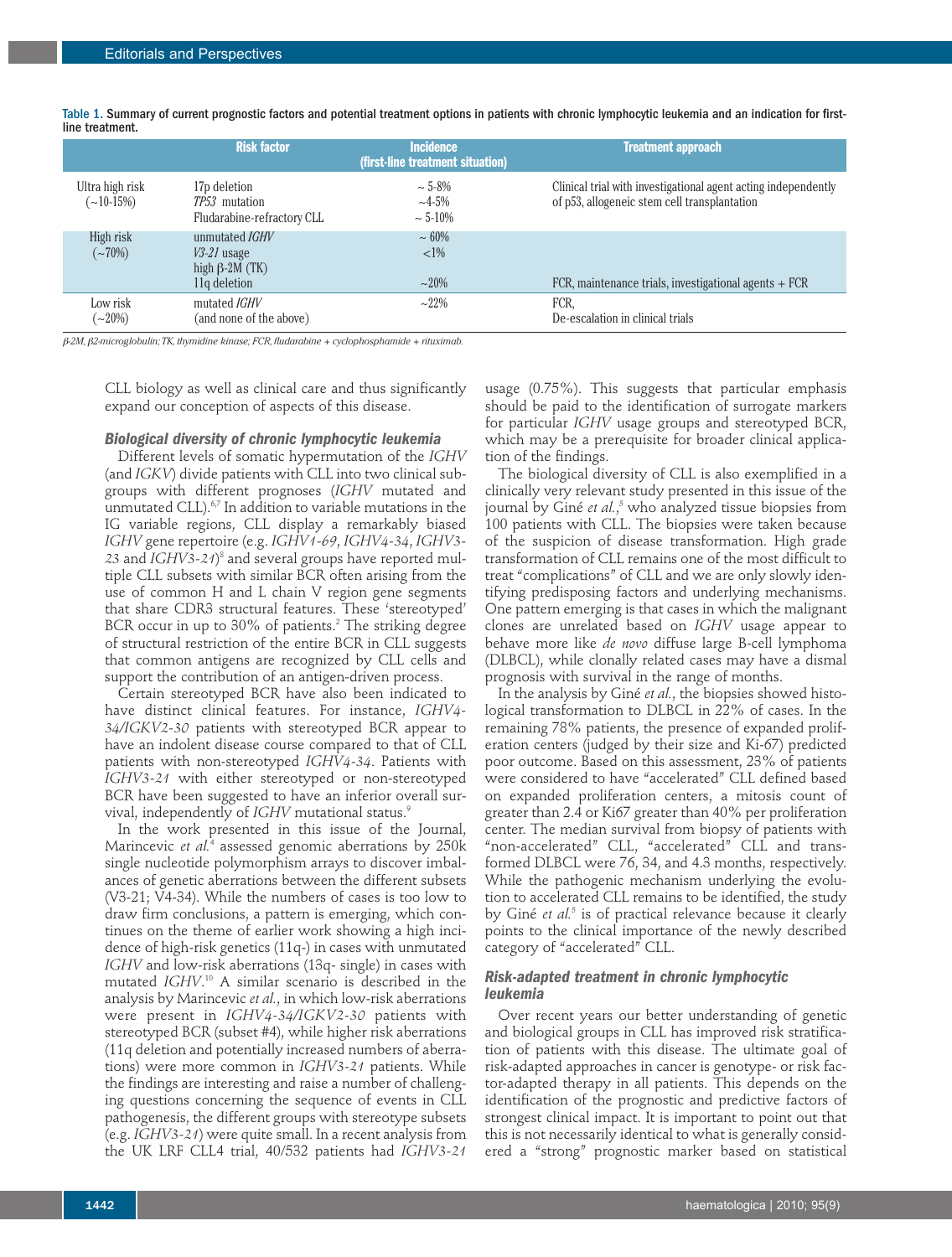assessments. The most powerful prognostic factors in CLL include age, Binet or Rai stage, serum markers ( $\beta$ 2microglobulin and thymidine kinase), and genetic factors (genomic aberrations, *IGHV* mutation status, and *TP53* mutations). Nonetheless, even the most reliable prognostic markers may not immediately translate into practice changes. While the *IGHV* mutation status reliably identifies two groups of patients of roughly similar size, this information is not currently changing treatment approaches outside clinical trials. However, future treatment strategies may target deregulated signaling pathways specifically in *IGHV* unmutated (or mutated) CLL.

In contrast, the first genotype-specific treatment for CLL patients has been developed for cases with 17p deletion who have a very poor prognosis (median survival of less than 2 years from first treatment indication) with alkylator and nucleoside-based chemo(immuno)therapy (chlorambucil, fludarabine, fludarabine + cyclophosphamide, or fludarabine + cyclophosphamide + rituximab). <sup>11</sup> Since a number of agents have been shown to act independently of functional p53 in CLL, current treatment approaches in clinical trials use these agents upfront with early allogeneic stem cell transplantation as consolidation after remission has been achieved in eligible patients. In addition to CLL with 17p deletion, the group of patients with *TP53* mutations (even in the absence of 17p deletion) is a subgroup gaining increasing attention. <sup>12</sup> *TP53* mutations are found in 8-12% of patients with an indication for first-line treatment. The incidence increases during the course of disease and was 37% in a cohort of fludarabine-refractory cases. <sup>13</sup> In a recent study within the German CLL4 study (which compared fludarabine and fludarabine + cyclophosphamide treatment), the incidence of *TP53* mutations in the absence of 17p deletion was similar to that of 17p deletions and the clinical course of patients with these forms of CLL was very similar. <sup>14</sup> These data – as well as information from a number of retrospective cohort studies – suggest that *TP53* mutation should be added to the diagnostic work-up of patients with CLL in need of treatment.

Table 1 summarizes different risk categories for CLL patients and potential treatment approaches. Patients with 17p deletion, *TP53* mutation or fludarabine-refractory CLL have a very short overall survival once treatment is indicated. 14,15 These patients are prime candidates for investigational approaches even if previously untreated. In addition, fit patients are candidates for allogeneic stem cell transplantation. 16

Based on a number of studies including prospective trial data, 17-19 patients with unmutated *IGHV*, 11q deletion, *V3-*  $21$  usage and high levels of serum markers (e.g.  $\beta$ -2 microglobulin) form a high-risk group with a median survival in the range of 53 months following an indication for first-line treatment. These patients are now generally treated with the combination of fludarabine + cyclophosphamide + rituximab (if fit and younger), but future trials may consider maintenance strategies in such patients. $^{\scriptscriptstyle 20}$ 

The group of patients with none of the above aberrations and mutated *IGHV* status have a very favorable outcome and could even be considered for de-escalation studies.

In spite of this clinically relevant risk hierarchy, the decision to treat is currently not based on the risk profile but

on symptomatic disease. <sup>21</sup> This is important and further supported by the observation that in some subgroups of patients, such as those with 17p deletion (and mutated *IGHV*), the disease may have an indolent course. $^{\scriptscriptstyle 22}$ 

While risk-adapted treatment approaches are generally used interchangeably with different treatments for certain prognostic risk groups, future risk-adapted treatment strategies will undoubtedly also have to integrate the patient's performance status, co-morbidities and age, which is of particular importance considering that the median age at diagnosis is over 70 years old.

*Thorsten Zenz is a Haematooncologist at the Department of Internal Medicine III, Ulm University, Germany. Daniel Mertens is a group leader at the Department of Internal Medicine III, Ulm University, Germany, and the German Cancer Research Center, Heidelberg, Germany. Stephan Stilgenbauer is the Vice-Chairman of the Department of Internal Medicine III, Ulm University, Germany.*

*Financial and other disclosures provided by the authors using the ICMJE (www.icmje.org) Uniform Format for Disclosure of Competing Interests are available with the full text of this paper at www.haematologica.org.*

#### *References*

- 1. Messmer BT, Messmer D, Allen SL, Kolitz JE, Kudalkar P, Cesar D, et al. In vivo measurements document the dynamic cellular kinetics of chronic lymphocytic leukemia B cells. J Clin Invest. 2005;115(3):755- 64.
- 2. Chiorazzi N, Rai KR, Ferrarini M. Chronic lymphocytic leukemia. N Engl J Med. 2005;352(8):804-15.
- 3. Zenz T, Mertens D, Kuppers R, Dohner H, Stilgenbauer S. From pathogenesis to treatment of chronic lymphocytic leukaemia. Nat Rev Cancer. 2010;10(1):37-50.
- 4. Marincevic M, Cahill N, Gunnarsson R, Isaksson A, Mansouri M, Göransson H, et al. High-density screening reveals a different spectrum of genomic aberrations in chronic lymphocytic leukemia patients with 'stereotyped' IGHV3-21 and IGHV4-34 B-cell receptors. Haematologica. 2010;95(9):1519-25.
- 5. Giné E, Martinez A, Villamor N, López-Guillermo A, Camos M, Martinez D, et al. Expanded and highly active proliferation centers identify a histological subtype of chronic lymphocytic leukemia ("accelerated" chronic lymphocytic leukemia) with aggressive clinical behavior. Haematologica. 2010;95(9):1526-33.
- 6. Damle RN, Wasil T, Fais F, Ghiotto F, Valetto A, Allen SL, et al. Ig V gene mutation status and CD38 expression as novel prognostic indicators in chronic lymphocytic leukemia. Blood. 1999;94(6):1840-7.
- 7. Hamblin TJ, Davis Z, Gardiner A, Oscier DG, Stevenson FK. Unmutated Ig V(H) genes are associated with a more aggressive form of chronic lymphocytic leukemia. Blood. 1999;94(6):1848-54.
- 8. Stamatopoulos K, Belessi C, Moreno C, Boudjograh M, Guida G, Smilevska T, et al. Over 20% of patients with chronic lymphocytic leukemia carry stereotyped receptors: pathogenetic implications and clinical correlations. Blood. 2007;109(1):259-70.
- 9. Tobin G, Thunberg U, Johnson A, Thorn I, Soderberg O, Hultdin M, et al. Somatically mutated Ig V(H)3-21 genes characterize a new subset of chronic lymphocytic leukemia. Blood. 2002;99(6):2262-4.
- 10. Oscier DG, Gardiner AC, Mould SJ, Glide S, Davis ZA, Ibbotson RE, et al. Multivariate analysis of prognostic factors in CLL: clinical stage, IGVH gene mutational status, and loss or mutation of the p53 gene are independent prognostic factors. Blood. 2002;100(4):1177-84.
- 11. Stilgenbauer S, Zenz T, Winkler D, Buhler A, Busch R, Fingerle-Rowson G, et al. Genomic aberrations, VH mutation status and outcome after fludarabine and cyclophosphamide (FC) or FC plus rituximab (FCR) in the CLL8 trial. ASH Annual Meeting Abstracts. 2008;112:781.
- 12. Zenz T, Krober A, Scherer K, Habe S, Buhler A, Benner A, et al. Monoallelic TP53 inactivation is associated with poor prognosis in chronic lymphocytic leukemia: results from a detailed genetic characterization with long-term follow-up. Blood. 2008;112(8):3322-9.
- 13. Zenz T, Habe S, Denzel T, Mohr J, Winkler D, Buhler A, et al. Detailed analysis of p53 pathway defects in fludarabine-refractory